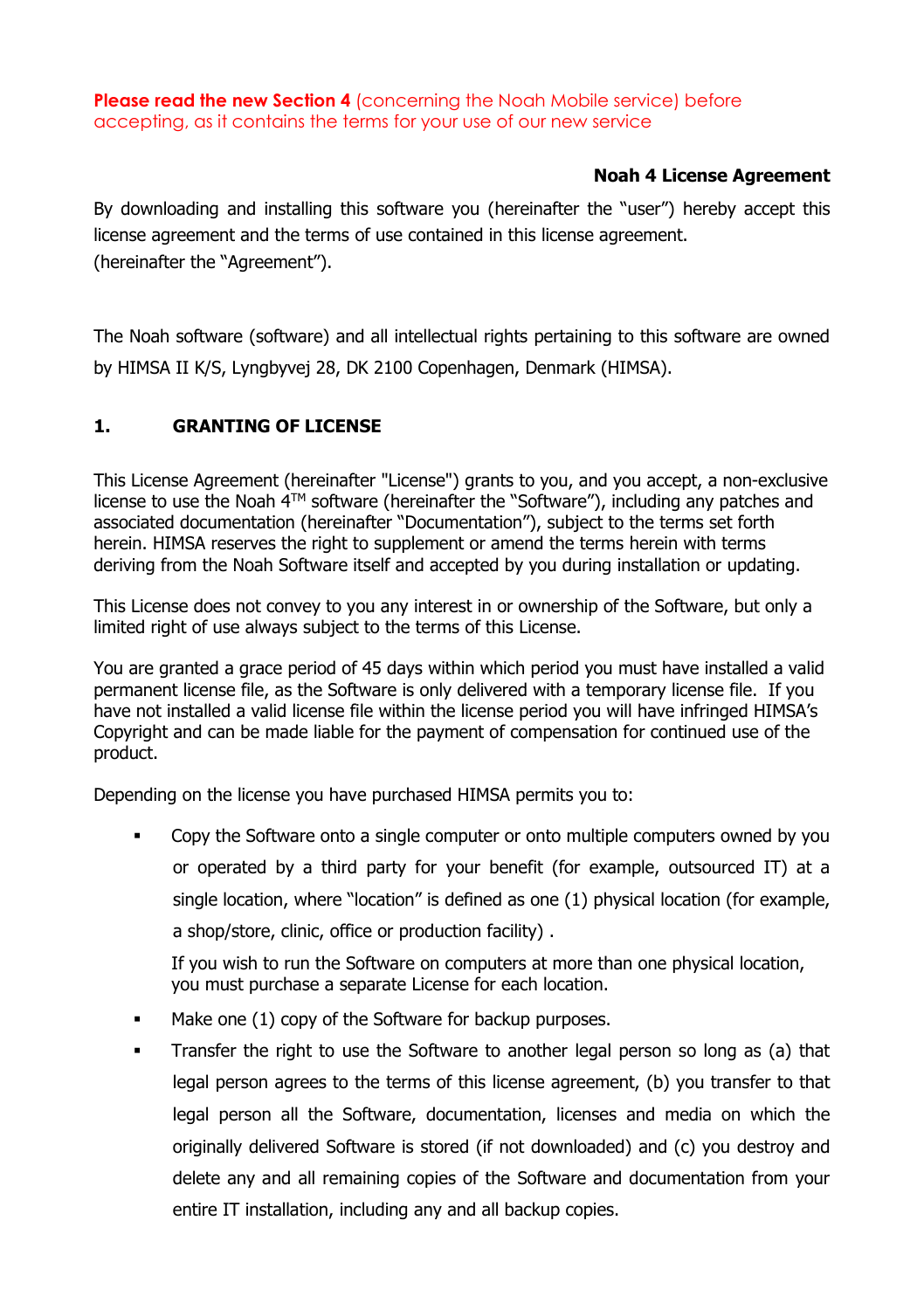## **2. RESTRICTIONS**

You agree to maintain all copyright notices on any full and/or partial copies of the Software. You must not allow any third party to use the Software in any manner that may infringe any intellectual property rights including, and without limitation, patents, copyrights and trademark rights or any proprietary or trade secret interests.

You may not, unless expressly permitted in mandatory regulation in the country in which the Software is in use:

- Reverse engineer or attempt in any manner to decompile the source code of the Software.
- Attempt to defeat any mechanisms in the software.
- Attempt to access or alter data in the Noah database from outside of the Software.
- Rent, lease, sublicense, or in any manner copy or transfer (except as permitted above) the Software.
- Obscure or obliterate any HIMSA copyright or trademark notices which appear on the Software, the documentation, the screen-display, or otherwise in connection with the Software.

### **3. TERM OF LICENSE**

This License becomes effective ("Effective Date") upon your downloading of the Software, or upon your use of the Software, whichever occurs first, at which date you are considered to have accepted this License, and shall continue to do so until the license agreement is terminated by either party or breached by you.

HIMSA may, at its discretion, disable the Software and/or terminate this License upon breach of any term hereof, including when (i) applicable license or maintenance fees are not paid on time, (ii) a third party, instructed, engaged or allowed access by you, amends, modifies or makes additions, deletions or changes to the Software, (iii) you make or permit any third party to make unauthorized copies of the Software or (iv) you fail to comply with any other provision of this License.

Further, HIMSA is entitled to terminate this License by giving a written notice of at least six (6) months. If this License is terminated, you must cease any use of the Software IMMEDIATELY and delete all copies of the Software including, and without limitation, any backup copies.

You may terminate this license for convenience with effect from the end of a calendar year by giving six months prior written notice to HIMSA.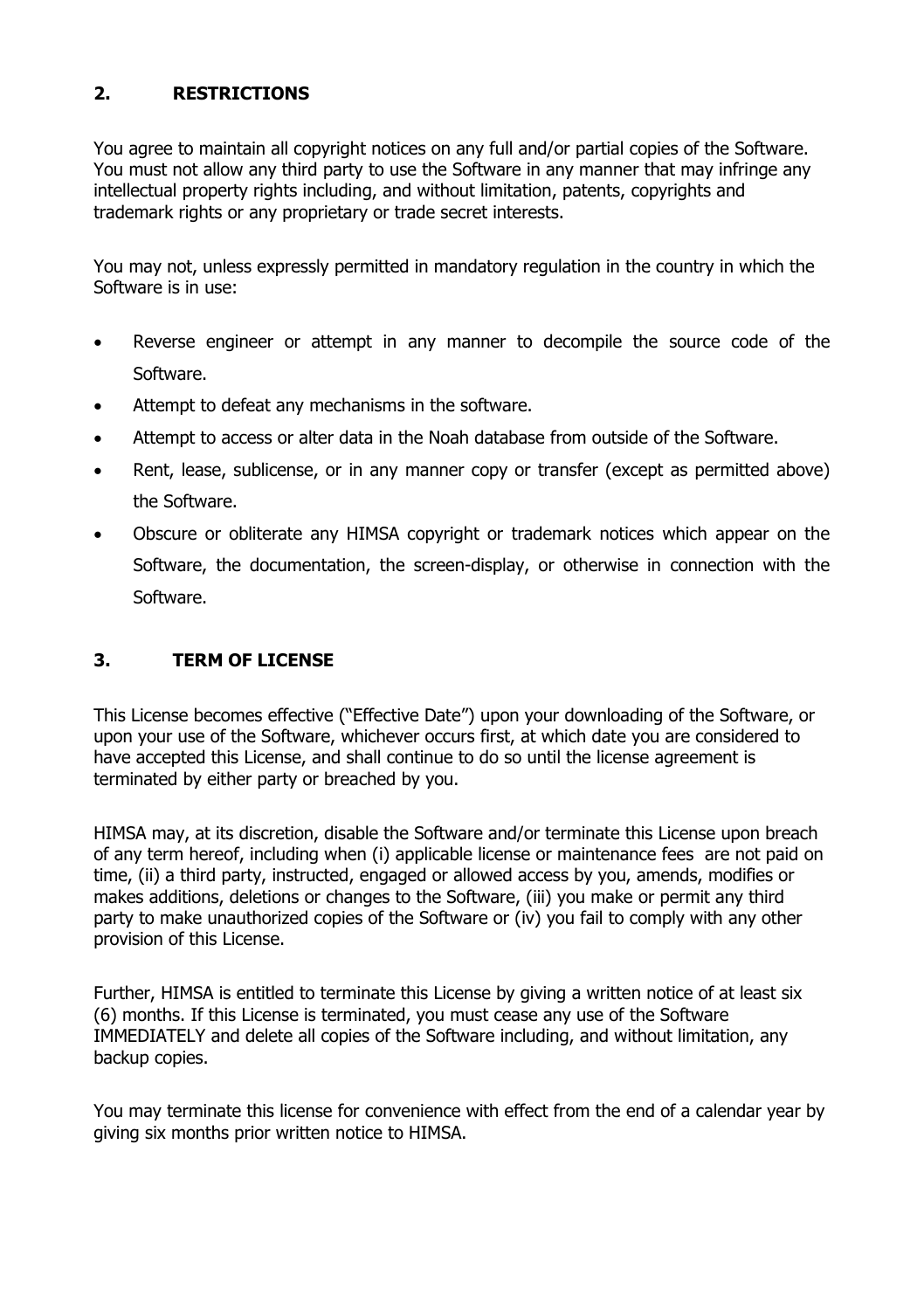#### **4. NOAH MOBILE**

Noah Mobile is a functionality in the Software, which allows applications (apps) from HIMSA and HIMSA member companies to access and process data contained in your Noah Database.

This section 4 of the License contains some specific regulations for the Noah Mobile feature. The other regulations in this License apply to Noah Mobile as well as the regulations in this section.

When installing or upgrading the Software the Noah Mobile feature is disabled.

If you want to use the Noah Mobile feature you need to enable the feature in the Noah Mobile set-up dialog. If you no longer want to use Noah Mobile, you can disable it again.

Unless you change the settings, the access to data will be limited as described in the set-up dialog for Noah Mobile.

Before you use the Noah Mobile feature you need to enter into an agreement with the app provider(s) (HIMSA or a HIMSA member company).

HIMSA does not assume any responsibility for the functionality of any member company apps.

HIMSA only provides an API allowing the member company app's to be programmed so that they can use the Noah Mobile Cloud Service and thereby access your Noah Database when and if Noah Mobile is enabled and you have granted the app access.

If a Noah Mobile app is accessing a Noah database over the internet, patient data is processed through the Noah Mobile Cloud Service.

If accessed over a local area network no patient data is exchanged through the Noah Mobile Cloud, only technical information about the Noah Server and Noah Mobile app is exchanged in the Noah Mobile Cloud.

The Noah Mobile Cloud Service is a service included in your license fee. The only functions of the Noah Mobile Cloud Service are to validate and grant user access from the app to the Noah Database, to ensure the app access has been granted by the Noah server, and to ensure secure exchange of data between the app and the Noah database. No data is permanently stored in the Noah Mobile Cloud.

The Noah Mobile Cloud Service is hosted on a verified it-platform. The current hosting partner can be found in the white paper on Noah Mobile where you also in more detail can read about the security setup.

HIMSA will use reasonable effort to ensure that the Noah Mobile Cloud Service is up and running year round. However, you accept that HIMSA does not guarantee any particular uptime or accessibility.

We strongly recommend that you keep strong security and access control on the devices where a member company app is installed.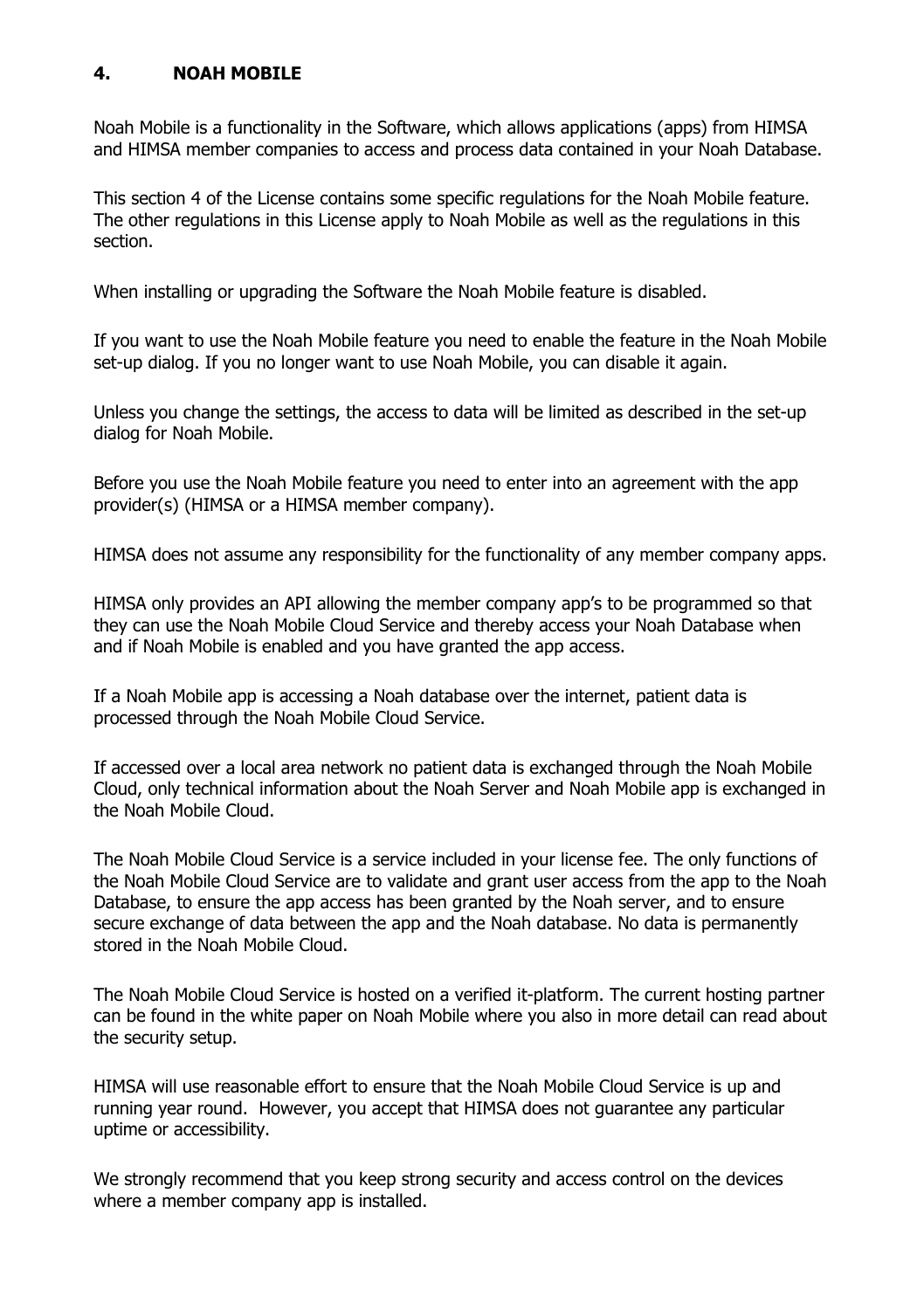### **5. GATHERING OF INFORMATON**

You are aware and accept that the Software is equipped with third party components and components belonging to HIMSA that enable the Software to gather information and report this information back to HIMSA.

The information gathered is information about the configuration of your IT installation including, but not limited to, the configuration of the computers on which the software is installed, the use of the software and the location of the computer/the software. The information gathered also includes information about the use of Noah.

HIMSA will **not** gather any patient-related data as part of the information gathering process.

HIMSA will use the information gathered in order to improve the Software and to ensure that only copies of the software with a duly valid license are in use. HIMSA may also use the gathered information in accordance with its Privacy Policy.

#### **6. MAINTENANCE**

Maintenance may include:

Further development of the Software as follows:

HIMSA intends to further develop the Software with a view to:

a) improve the quality of the Software and correct errors and effects, if possible;

b) update and amend the Software in accordance with the general demands of the users.

Maintenance measures may include changed and/or reduced functionality.

The Documentation may be updated in connection with the delivery of new versions of the Software.

The maintenance services shall only be provided to versions of the Software selected by HIMSA and only for such periods of time as HIMSA chooses to offer.

### **7. COPYRIGHT PROTECTION**

HIMSA's ownership of the Software is protected under copyright law and international copyright treaties. The Software may not be copied or used except as permitted by this Agreement.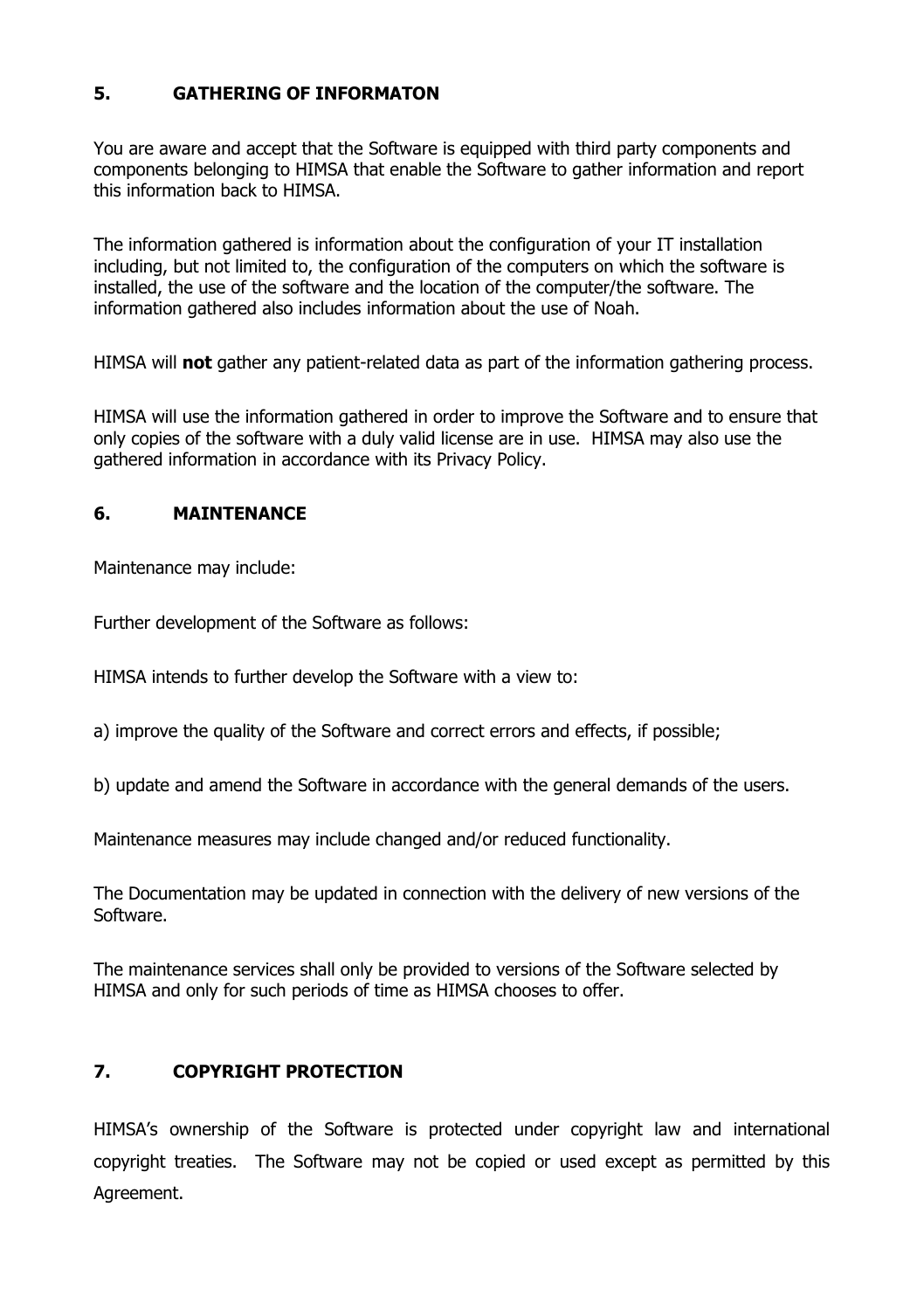### **8. LIMITED OR NO WARRANTY**

You acknowledge that you know the essential functional characteristics of the Software and bear the risk should the Software not meet your wishes and requirements. In case of doubt, you should consult employees of HIMSA or third-party experts before accepting this License.

You accept that the Software, like any standard software, may not be error free or free from defects and that HIMSA is not liable for malfunctions due to errors or defects.

HIMSA warrants for a period of thirty (30) days only, after the Effective Date, that the Software will in all material respects conform to the Documentation.

No on-site warranty service is included in this Limited Warranty. This Limited Warranty is void if you breach this License or if failure of the Software has resulted from failure to observe the Documentation or resulted from amendments, modifications or changes to the Software not made by HIMSA, or resulted from accident, abuse or misapplication. Any patches or replacement Software will be warranted for the remainder of the original warranty period only.

You accept that HIMSA cannot be held responsible for any breach of security affecting your IT system/computer regardless of the reason for the breach as you are solely responsible for keeping your IT system/computer safe and updated.

## **9. YOUR REMEDIES**

Your exclusive remedy for any material defect in the Software for which HIMSA is responsible and which is HIMSA's sole obligation under the Limited Warranty above will be for HIMSA to correct, in a reasonable time period, the error or defect in the Software where the Software does not perform substantially in accordance with the Documentation, or, at the exclusive choice of HIMSA, either to replace the Software or to refund you a proportional part of the license fee, which in the sole opinion of HIMSA corresponds to the value of the defunct Software or Documentation. You have no other remedies except if required by mandatory law in your jurisdiction.

### **10. NO OTHER WARRANTIES**

EXCEPT FOR THE EXPRESSED WARRANTIES SET FORTH HEREIN HIMSA AND ITS SUPPLIERS AND RESELLERS DISCLAIM ALL OTHER WARRANTIES, PROMISES OR REPRESENTATIONS, EXPRESSED OR IMPLIED, INCLUDING THE WARRANTIES OF MERCHANTABILITY OR FITNESS FOR ANY PARTICULAR PURPOSE, WITH RESPECT TO THE SOFTWARE OR EQUIPMENT, COMPONENTS, ANY LOST DATA OR DOCUMENTATION, SOFTWARE PRODUCED DATA, ANY SERVICES OR TECHNICAL ASSISTANCE OR ANY OTHER ITEM DELIVERED BY HIMSA.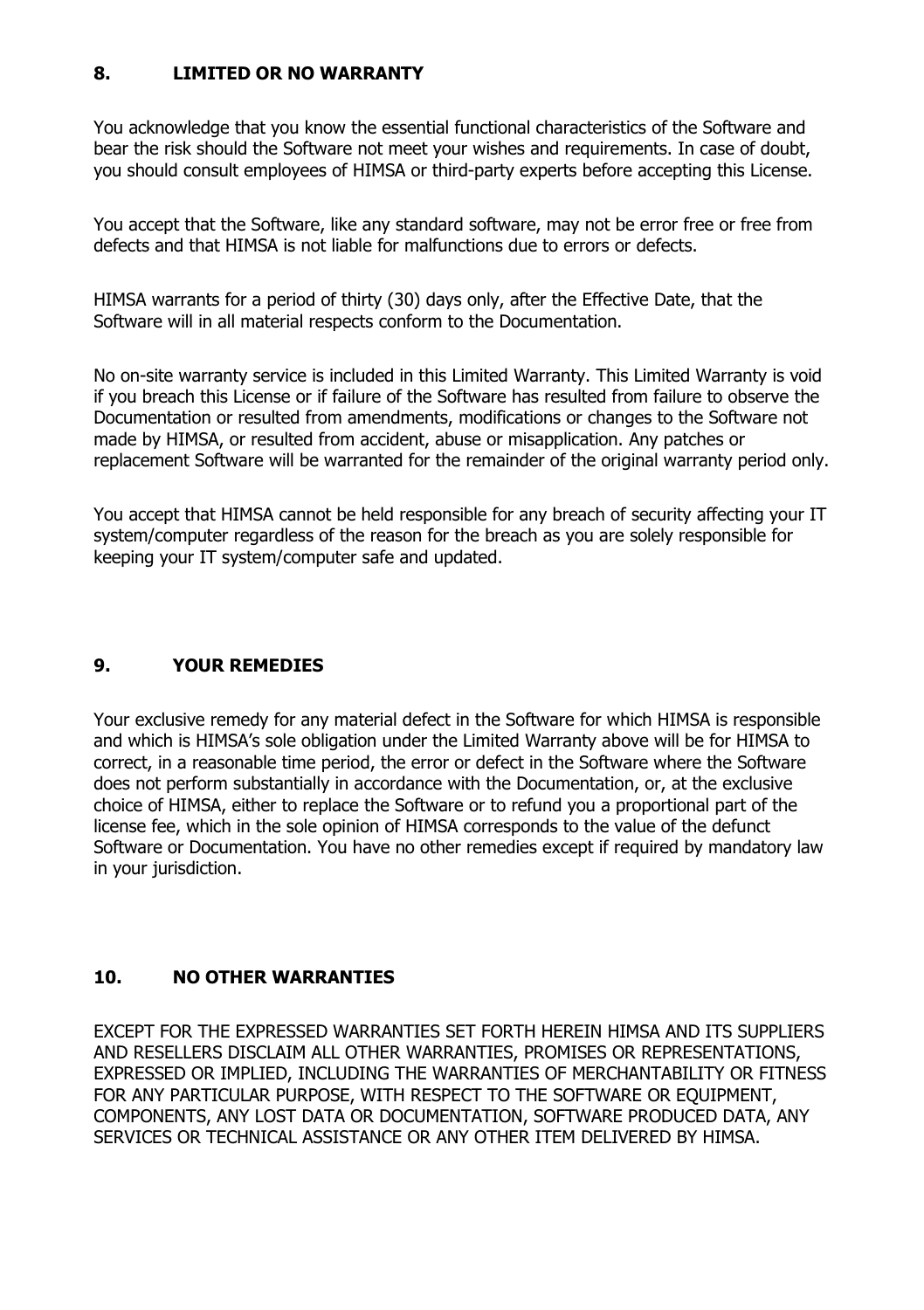### <span id="page-5-0"></span>**11. NO LIABILITY FOR DAMAGES**

HIMSA, ITS SUPPLIERS AND RESELLERS SHALL NOT BE LIABLE FOR, AND YOU ASSUME RESPONSIBILITY FOR, ALL PERSONAL INJURY AND PROPERTY DAMAGE RESULTING FROM THE USE OF THE SOFTWARE. IN NO EVENT SHALL HIMSA, ITS OFFICERS, AGENTS, EMPLOYEES OR SUPPLIERS BE LIABLE TO ANY PERSON OR ENTITY FOR THE LOSS OF PROFITS OR THE NON-REALISATION OF ANTICIPATED SAVINGS OR FOR INDIRECT, SPECIAL, INCIDENTAL OR CONSEQUENTIAL DAMAGES ARISING OUT OF OR RELATED TO THE SOFTWARE OR THE PERFORMANCE OF THE SOFTWARE, EVEN IF HIMSA OR ITS OFFICERS, AGENTS, EMPLOYEES, OR SUPPLIERS HAVE BEEN ADVISED OF THE POSSIBILITY OF SUCH DAMAGES OR LOSSES. FOR THE AVOIDANCE OF DOUBT LOSS OF DATA SHALL BE CONSIDERED INDIRECT DAMAGES HEREUNDER. IN NO EVENT SHALL THE TOTAL, CUMULATIVE LIABILITY OF HIMSA, ITS SUPPLIERS AND RESELLERS EXCEED THE LICENSE FEE PAID FOR THE SOFTWARE. IF YOU USE A FREE VERSION OF THE SOFTWARE HIMSA ASSUMES NO LIABILITY AT ALL.

# **12. THIRD PARTY RIGHTS**

If a third party makes a claim against you that any part of the Software originating from HIMSA (HIMSA assumes no liability whatsoever in any part of the Software or software originating from third parties including any interfaces with the Software) infringes any patent, copyright or other intellectual property right (hereafter "Claim"), HIMSA will defend the you against the Claim and pay all costs, damages and expenses - including reasonable attorney's fees - finally awarded against you by a court having jurisdiction over the matter; provided that: (i) you notify HIMSA in writing no later than five (5) days after you have become aware of a Claim or a potential Claim; (ii) HIMSA may assume sole control of the legal handling of the Claim and all related actions and negotiations; and (iii) you – at your own cost – provide HIMSA with the assistance, information and authority, which in the opinion of HIMSA will be necessary to perform HIMSA's obligations under this clause.

Notwithstanding the above, HIMSA shall have no liability for (i) any Claim based on the combination of the Software with products or services not provided by HIMSA and (ii) the modification of the Software by any person other than HIMSA.

If, due to a Claim or the threat of a Claim, (i) any part of the Software is held by a court having jurisdiction over the matter, or in HIMSA's reasonable opinion may be held to infringe the rights of a third party by such a court, (ii) you receive a valid court order preventing you from using any part of the Software, or (iii) in HIMSA's reasonable opinion you may receive such an order, HIMSA shall at its own expense (i) obtain for you the right to continue the use of this part of the Software, or (ii) replace or modify the Software to make it non-infringing provided that such modification or replacement will provide you with a substantially equivalent result. If non of the above options are available on a basis that HIMSA considers to be commercially reasonable, then HIMSA may - in whole or in part - terminate the License with immediate effect and refund to you the license fee paid by the Customer for the infringing part of the Software, as well as the license fee paid for any parts of the Software that are rendered unusable by you as a result of such unresolved infringement, upon return or deletion, as required by HIMSA, of the infringing and the unusable parts of the Software by you to HIMSA. Unless otherwise explicitly stated in this clause any claim due to a Claim or the threat of a Claim - including claims for damages and/or pro rata reduction - shall be governed by the limitation of liability in clause [10.](#page-5-0)